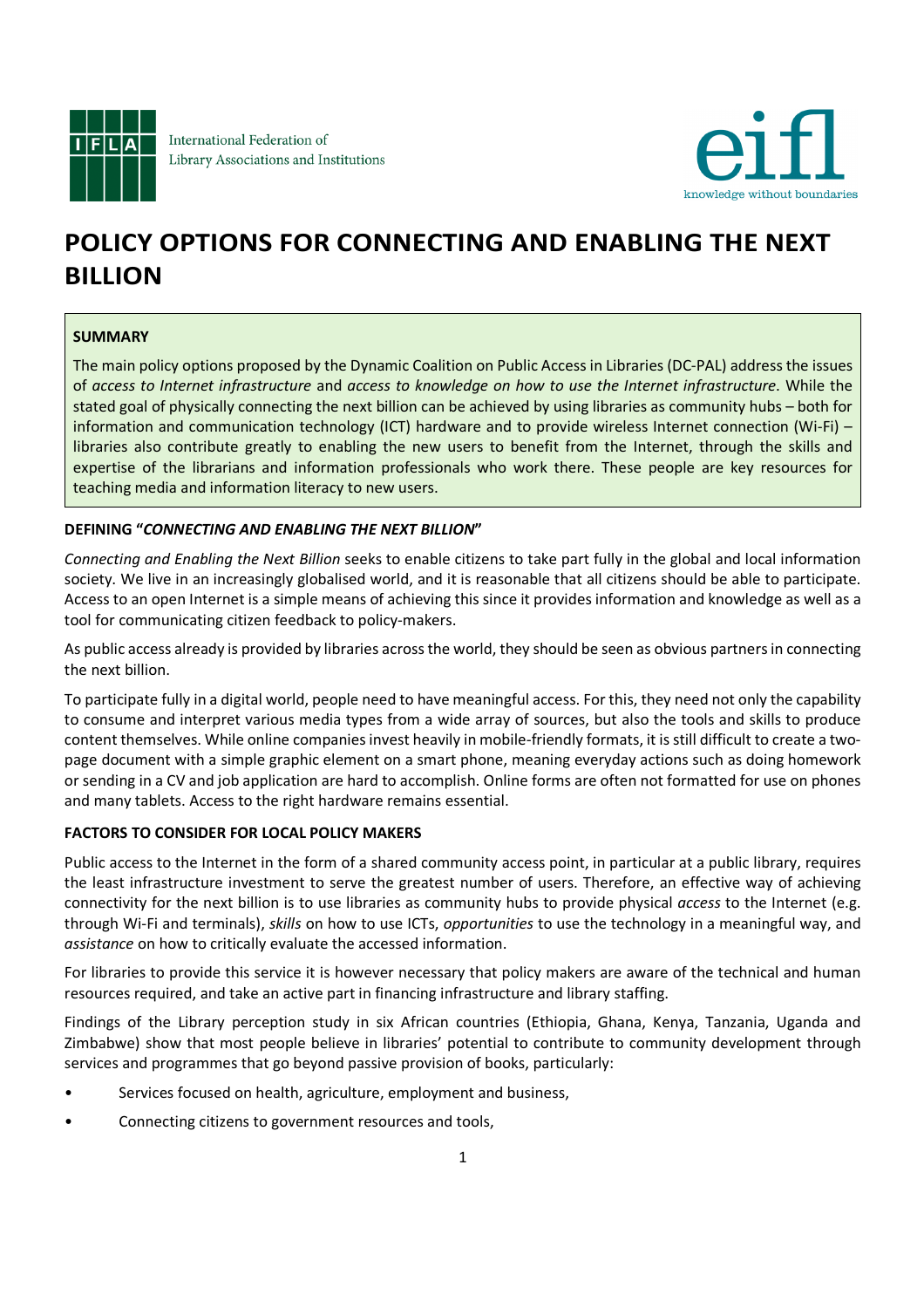- Education, learning development for both children and adults,
- Providing Internet access and training to build computer skills. $1$

What a community access point may lack in ubiquity and mobility, it makes up for as being most affordable, as a lowor no-fee basic service and as a fixed facility with potential for adding enabling support services and equipment.

For example, the United States federal Broadband Technology Opportunities Program (BTOP) launched in 2009, sought to connect community hubs like libraries, community centres, schools, clinics, etc. as "intermediate end points". It has proven an effective twofold strategy by providing and/or increasing connectivity for large populations at priority locations and stimulating further public and private investments by creating convenient access points in wired and wireless broadband network build-out. Recent changes and additional investments in the Universal Service Fund (USF) programmes continue to expand this model.

Despite many USF programmes only partially realising their potential, they still provide a common structural and institutional financing mechanism as well as a powerful rationale to connect libraries and so enable public access. National telecommunications regulators and national finance ministries can and should be encouraged to upgrade and enhance these programmes to achieve universal access, via a public access strategy.

Increasing the amount of licence-free spectrum for Wi-Fi is a companion policy that supports lowest-cost public access. All spectrum originates as public property, the public airwaves. Selling it all off or giving it away only to have to buy some of it back as services, would be like a community selling all of its public land and then using the proceeds to lease some back to create public parks. Policy-makers should look to identify and make spectrum available in the interests of public access.

To summarise this section, we want to underline that consideration of libraries as providers of access to ICTs needs to be integrated into all government policies and programmes. ICT development is a shared responsibility across ministries and departments, as the public's ability to access the Internet affects their ability to benefit from all governmentprovided social services intended to increase public welfare.

## BARRIERS BETWEEN INTERNET ACCESS AND INTERNET USAGE

A noted barrier for using provided connectivity is lack of digital literacy skills, i.e. a general knowledge of how to use ICT hardware as well as understanding what effect ICT will have on everyday life in terms of provided services (such as online banking, weather forecasts, news, etc.)

If the growth of Internet adoption is slowing down in some areas, notably as broadband services extend to more remote, less densely populated areas where the increasing costs of building connections are not matched by potential returns on investment for private companies, it is very important to define the barriers or limitations preventing people who do have Internet access from being enabled or empowered through such connectivity.

It must be taken into account that mobile phones are not a sufficient connection in these areas. Firstly, not enough people that have them, and secondly, phones do not provide sufficient access to do such things as start a business or look for a job.

The digital divide was recognised as early as 1985, in an International Telecommunication Union (ITU) report on worldwide telecommunication,<sup>2</sup> and as David Souter puts it: "We should recognise that new technologies will keep changing the nature of digital divides, making gaps between ICT-rich and ICT-poor very hard to bridge. The other side of the digital divide is not static; it's moving every day as new technology's deployed and fresher innovations are adopted in wealthier societies. ICT strategies need to recognise that the bridge they're building may never be completed – and that that's why it's important to keep building." $3$ 

 1 EIFL (2011). Perceptions of Public Libraries in Africa: Full Report. EIFL / TNS RMS East Africa. Available at: http://www.eifl.net/perception-study

<sup>&</sup>lt;sup>2</sup> Maitland, D. et al (1985) The Missing Link Available at: http://www.itu.int/dms\_pub/itu-s/oth/02/0B/S020B0000014E02PDFE.PDF<br><sup>3</sup> Souter, David (2016) "Inside the Information Society", http://www.apc.org/en/blog/inside-i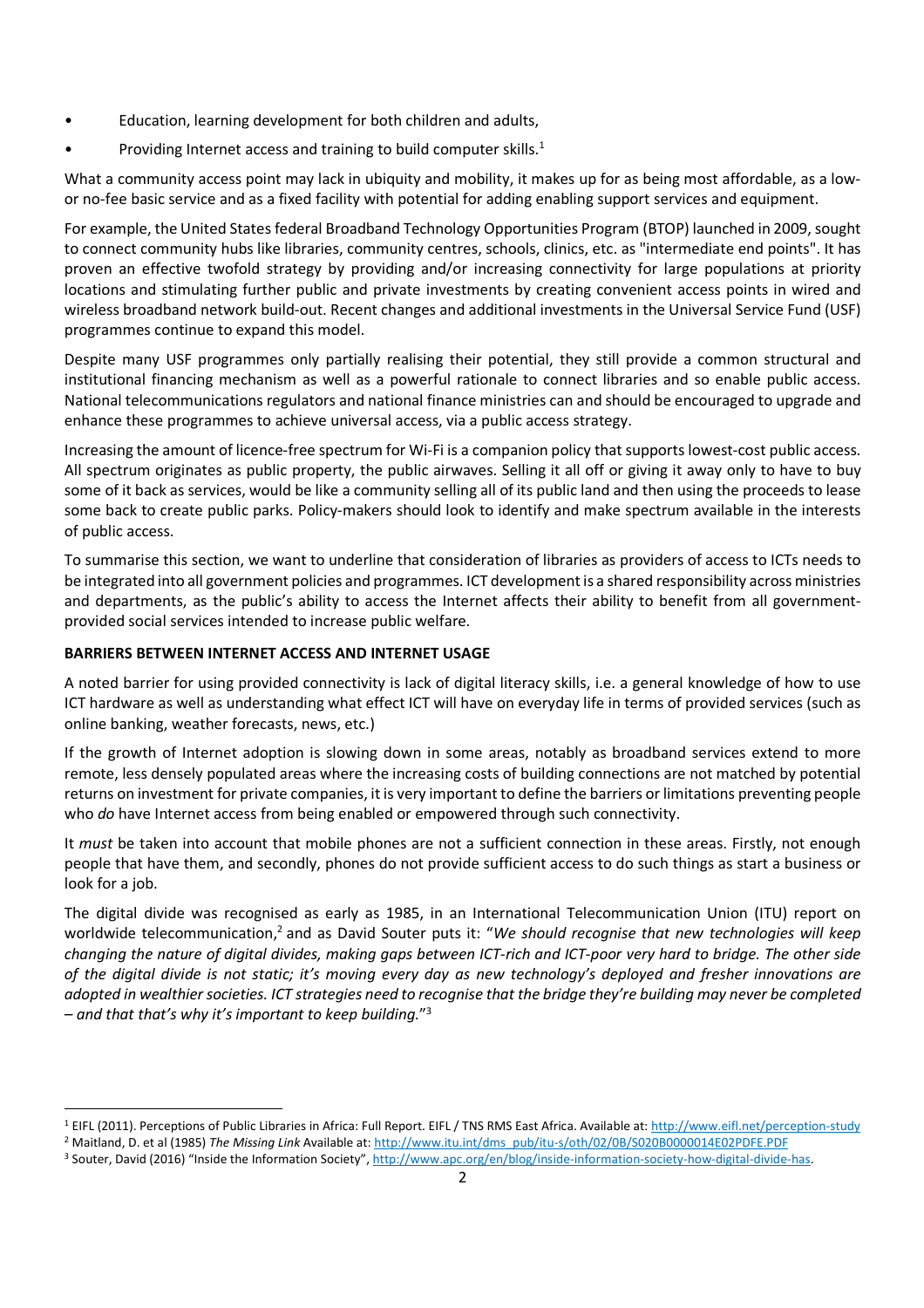The digital divide will not cease to exist, but the gap can be narrowed, with the help of libraries. One example of increasing the digital literacy of citizens – resulting in digital inclusion – is Indonesia, where 82% of public library users increased their use of technology as a result of library services.<sup>4</sup>

#### LIBRARIES, ICTS AND THE SDGS

First and foremost, access to information has been recognised in the United Nations Sustainable Development Goals (SDGs) as a target under Goal 16.10: Ensure public access to information and protect fundamental freedoms, in accordance with national legislation and international agreements. Increasing access to ICTs will be crucial to ensuring public access to information.

The Beyond Access initiative and the Electronic Information for Libraries (EIFL) Public Library Innovation Programme show that libraries are partnering with development practitioners and donor agencies to deliver policy objectives in the areas of literacy, education, employment, agriculture and health.<sup>5</sup> This is a good example of the work libraries can undertake to support development projects.

The vision for the UN 2030 Agenda includes universal literacy,<sup>6</sup> and worldwide 320,000 public libraries (73 percent of them in developing and transitioning countries) and more than a million parliamentary, national, university, research, school, and special libraries ensure that information and the skills to use it are available to everyone, making them critical institutions for all in the digital age. $<sup>7</sup>$ </sup>

### SDG 1: REDUCING POVERTY

In Slovenia, the Ljubljana City Library hosts an Employment Information Service (EIS) which helps around 1,200 people a year (many of whom are homeless or receiving social benefits) to develop their CVs and find work. As many homeless patrons of the library suffer from drug abuse, the library works closely with the Centre for the Prevention and Treatment of Drug Addiction at the University Hospital of Psychiatry in Ljubljana to support rehabilitation, reintegration and social inclusion.<sup>8</sup>

In Sri Lanka, the eLibrary Nenasala Programme is a government-sponsored initiative to increase digital literacy and access to technology among the nation's poorest residents, often living in remote rural areas. The 300 centres in all parts of the country are open to everyone and are the most robust form of access to infrastructure in many remote and impoverished parts of the country.<sup>9</sup>

### SDG 2: PROMOTE SUSTAINABLE AGRICULTURE

We would suggest that progress is being made in terms of inclusivity, particularly when it comes to getting people in rural areas online, or people belonging to vulnerable and marginalised groups. Libraries make strong attempts to provide public access to ICTs in these contexts, and evidence of positive movement can be found in terms of who has access to the Internet, whether through fixed or mobile technology, and the effective use they make of it.

In Romania for example, public library staff worked with local government to help 100,000 farmers use new ICT services to apply for agricultural subsidies.<sup>10</sup> In Uganda, five community libraries have used netbook computers and Wi-Fi

<sup>&</sup>lt;sup>4</sup> Global Libraries Atlas (2015). Available at: https://www.glatlas.org.

<sup>&</sup>lt;sup>5</sup> IFLA (2014). Contribution to the CSTD ten-year review of the implementation of WSIS outcomes. Available at:

http://unctad.org/Sections/un\_cstd/docs/cstd\_wsis10\_ifla\_en.pdf 6 UN (2015). "Transforming our world: the 2030 Agenda for Sustainable Development" Available at:

https://sustainabledevelopment.un.org/post2015/transformingourworld.<br><sup>7</sup> IFLA (2016). Access and Opportunity for All: How Libraries contribute to the United Nations 2030 Agenda. Available at:

http://www.ifla.org/publications/node/10546.<br><sup>8</sup> Ljubljana City Library (2016). The Employment Information Service. http://eng.mklj.si/index.php/special-services/item/1140-the-employment-

information-service<br><sup>9</sup> Global Libraries (2014). Access to Learning Award (ATLA). Available at: http://www.gatesfoundation.org/What-We-Do/Global-

Development/Global-Libraries/Access-to-Learning-Award-ATLA.<br><sup>10</sup> IREX (2015), "Creating sustainable impact: What we've learned from Romanian Libraries," available at https://www.irex.org/insight/creatingsustainable-impact-what-weve-learned-romanian-libraries.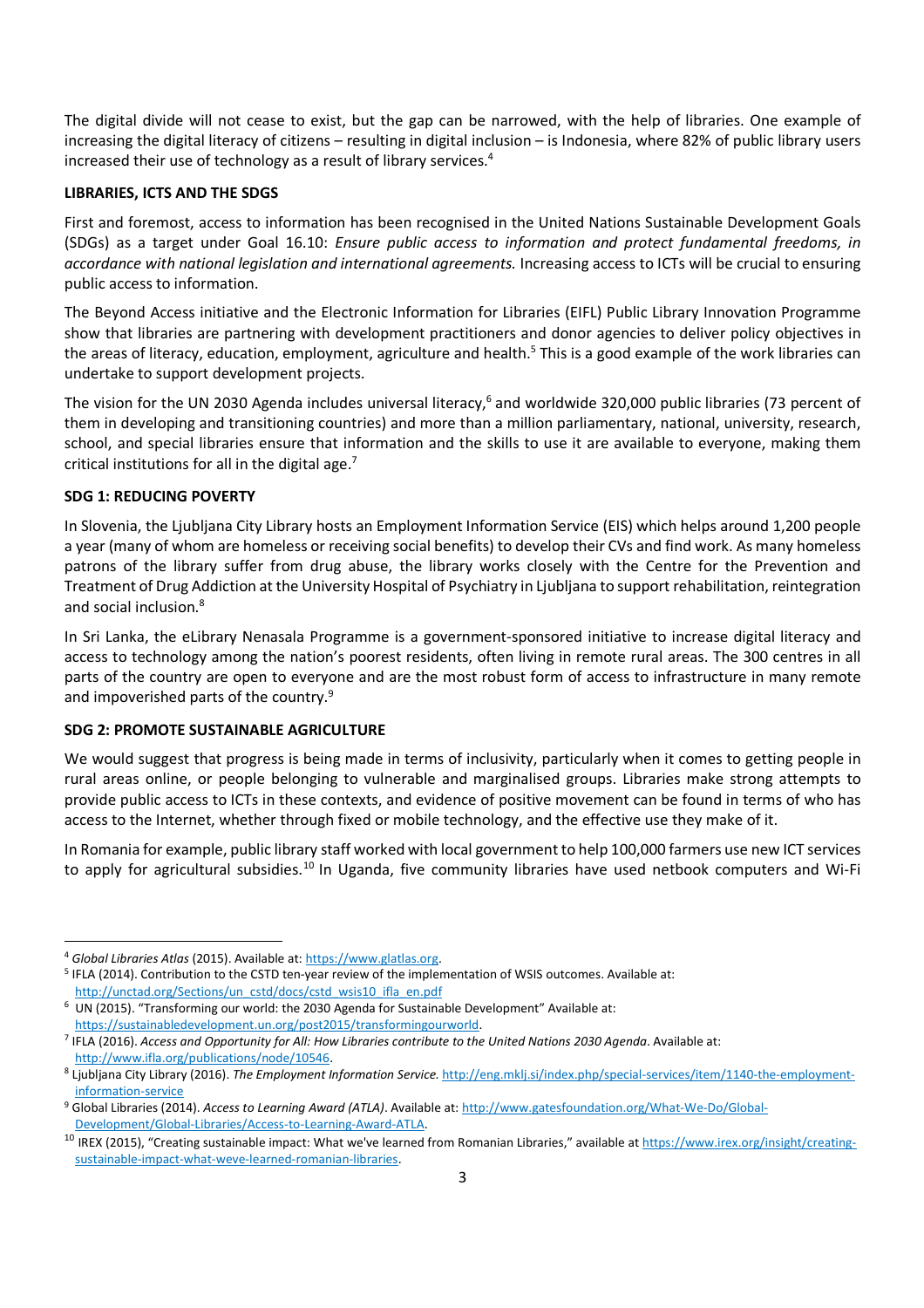connection to the Internet to train 700 farmers and other community members to start using technology and access information on new crops and farming methods. $^{11}$ 

#### SDG 3: ENSURE HEALTHY LIVES AND PROMOTE WELLBEING

In Botswana, 87% of library visitors say their health improved as a result of health information they found using public library services.<sup>12</sup> In Australia, a report released in 2014 found that hospitals, government departments, associations and other organisations involved in healthcare get a \$5 return for every \$1 they invest in libraries.<sup>13</sup>

The government of Kyrgyzstan has launched an intensive national tuberculosis (TB) prevention and control programme. The Kyrgyz Libraries Information Consortium's (KLIC) "No to TB!" service works in partnership with civil society organisations like Project HOPE and the Red Crescent Society to mobilise public libraries to support government goals. Following a pilot grant for three libraries from the EIFL Public Library Innovation Programme, "No to TB!" initiatives were set up in 190 rural libraries with training for 800 people on how to raise awareness of TB, as well as public debates attended by 5,600 people.<sup>14</sup>

The Uganda Health Information Digest published by Makerere University Library re-packages scholarly information in print format for health workers who cannot access the information online, so that they can nonetheless benefit from what is available on the Internet. The digest includes abstracts on tropical disease and health issues. It is distributed to over 1,500 health units including hospitals, health centres, dispensaries, health-related non-governmental organisations (NGOs), district medical offices, all district health and social services committees, and Members of Parliament. The digest is one of the few sources of up-to-date information in remote areas during outbreaks of diseases such as Hepatitis.<sup>15</sup>

#### SDG 4: QUALITY EDUCATION AND LIFELONG LEARNING

In Botswana, public libraries are supporting some of the government's National Vision 2016 objectives, including introducing ICT access, improving the computer skills of library users, and enabling users to be successful in business, education, and employment.<sup>16</sup>

In New York City, nineteen library branches have specialised adult learning centres that offer classes in pre-GED.<sup>17</sup> English for Speakers of Other Languages (ESOL), adult literacy, citizenship, and ICT skills.18

#### SDG 5: EMPOWERING WOMEN AND GIRLS

Today, we have a more disaggregated view of digital divides, with growing attention, for example, to the the gender digital divide which is apparent in many countries. We know that digital divides between social groups, including the gender digital divide, are closely associated with differences in income and educational attainment.<sup>19</sup>

The National Library of Uganda has provided ICT training specifically designed for female farmers, ensuring that they can access weather forecasts, crop prices, and support to set up online markets.<sup>20</sup>.)

 <sup>11</sup> Solar power and ICT connects farmer in four regions of Uganda (2013). Available at: http://www.eifl.net/eifl-in-action/solar-power-and-ict-

connects-farmers-four-regions-uganda<br><sup>12</sup> Global Libraries Atlas (2015), available at https://www.glatlas.org.<br><sup>13</sup> ALIA (2014) *Australian special libraries' return on investment*. Available at: https://www.alia.org.au/ro

mobilize-hundreds-people-fight-tb.<br><sup>15</sup> Musoke, Maria G. N. (2014) *Enhancing access to current literature by health workers in rural Uganda and community health problem solving.<br>In: IFLA WLIC 2014, 16-22 August 2014, Lyon* 

<sup>&</sup>lt;sup>16</sup> IFLA (2013), "The Role of Public Libraries in the Attainment of Botswana's Vision 2016," available at http://library.ifla.org/258/1/201-radijengen.pdf.<br><sup>17</sup> GED is a high school equivalency test.

<sup>&</sup>lt;sup>18</sup> Center for an Urban Future (2013) "Branches of Opportunity," available at https://nycfuture.org/pdf/Branches\_of\_Opportunity.pdf.<br><sup>19</sup> Souter, David (2016) "Inside the Information Society", http://www.apc.org/en/blog/i

Through ICT at Libraries," available at http://beyondaccess.net/wp-content/uploads/2013/07/Beyond-Access\_Girl-sandICT-Issue-Brief.pdf.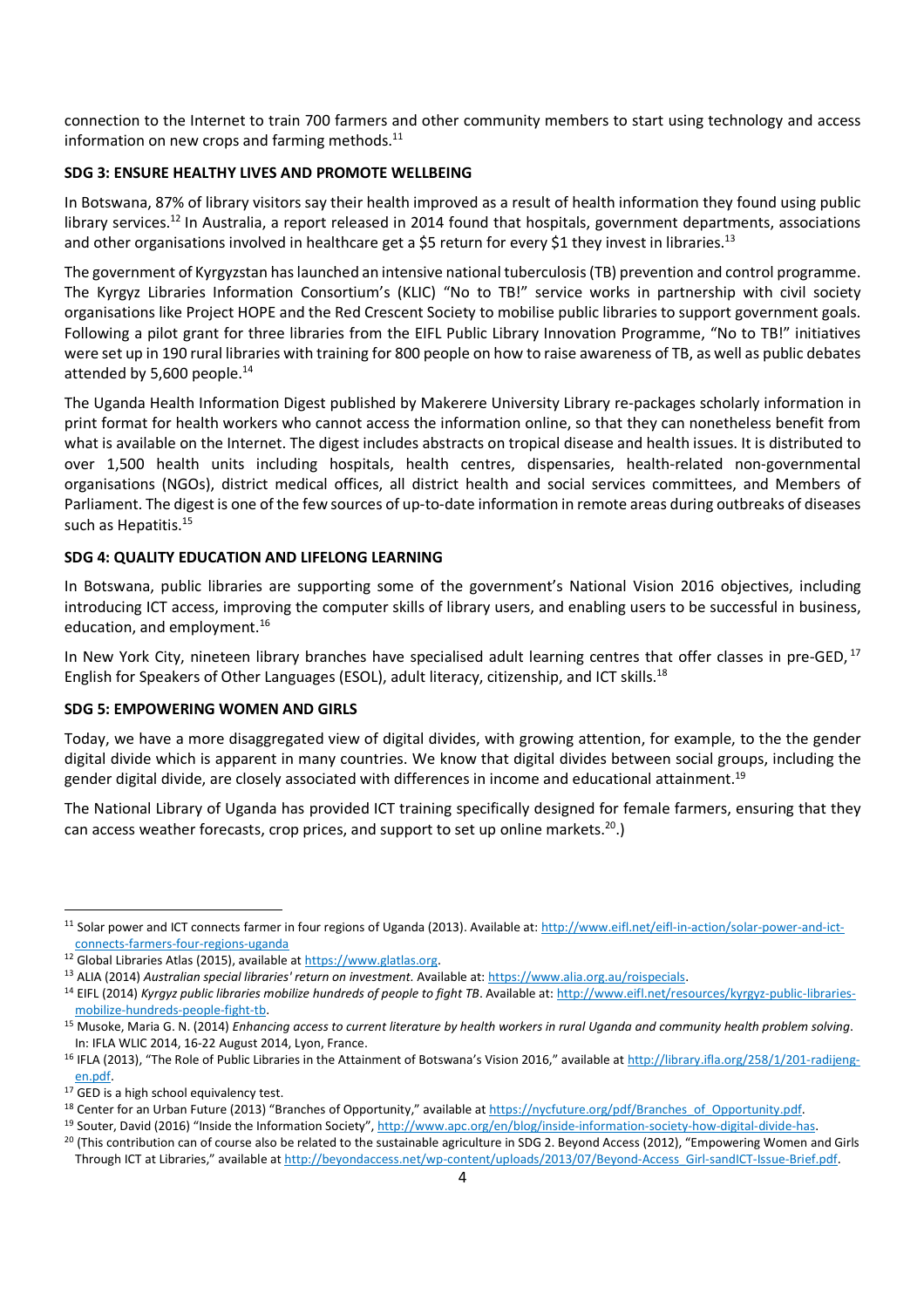In Guatemala, through the Rija'tzuul Na'ooj library's business centre, which offers free Internet access, technology and business skills training and space to meet, women have learnt to advertise their products on social media, prepare their accounts, and include the cost of their labour and raw materials in the prices they set for their fabric.<sup>21</sup>

## SDG 8: ECONOMIC GROWTH AND PRODUCTIVE EMPLOYMENT

In Ukraine, one in three public library visitors used technology provided there for business communications, and 62% of those who used library services to apply for a job received an offer.<sup>22</sup> In New York City, the Science, Industry and Business Library, Queens Public Library, and Brooklyn's Business and Career Library (B&CL) run popular business plan competitions that offer guidance to participants, targeting current and prospective business owners from underserved communities.<sup>23</sup> In the European Union, 1.5 million people used public library computers to apply for jobs in 2012, and more than a quarter of a million of them secured jobs this way.<sup>24</sup> In Croatia, Rijeka City Library opened a lively makerspace, equipped with laptop computers with 3D design software, 3D printers, a 3D scanner for 3D printing workshops, and Raspberry Pi mini-computers – all tools that allow young people to learn and work on creative projects, and advance their knowledge of computer technology.<sup>25</sup>

## SDG 9: INDUSTRY, INNOVATION, AND INFRASTRUCTURE

Libraries are at the heart of research and academic life. They provide access to high speed Internet, research infrastructure and skilled professionals. In many countries, public and educational libraries are the major or only providers of Internet access at low or no cost, and so are a critical means of increasing connectivity.<sup>26</sup> One example of the economic impact of libraries can be seen in Latvia, where for every dollar invested in public libraries from 2008— 2010, nearly \$2 in value (direct and indirect) was created. The return on investment of computers and Internet use in public libraries was even higher, returning more than \$3 for every \$1 invested.<sup>27</sup>

## SDG 13: CLIMATE ACTION

Cyberiada, a branch library of a public library in Elbląg, Poland, partnered with environmental experts and ecologists to design an interactive education programme on ecology and the environment. The programme enabled over 2,000 children to learn about environmentally friendly lifestyles. $^{28}$ 

## SDG 16: PEACE, JUSTICE AND STRONG INSTITUTIONS

It must be the obligation of a government to ensure access to public information and services (e.g. government forms) at all levels. As many such services move to an online environment, commonly referred to as eGovernment, there must be support and advice for citizens on the digital transition. eGovernment has many benefits in terms of reducing costs (mainly for materials and administrative staff) and increasing productivity, but will only succeed only if citizens are enabled to use them. The sometimes-offered government response to the access gap – "Go to the library. They'll help you" – is not an option unless libraries have adequate resources in terms of staff and equipment.

An example of how libraries can contribute to peace and justice can be found in Colombia. There, preparations are being made to connect unconnected regions in the country as a complement to the peace process that is underway with the Revolutionary Armed Forces of Colombia (FARC). The communities that historically have seen the most violence, and where many of the current issues of the conflict originated, do not have access to the Internet or, in many

 <sup>21</sup> Rija'tzuul Na'ooj Library empowers talented women weavers in Guatemala (2013) EIFL Public Library Innovation Award for empowering women and girls, available at: <u>http://eifl.net/eifl-in-action/empowering-women-and-girls-innovation-award-0</u><br><sup>22</sup> Global Libraries Atlas (2015), available at <u>https://www.glatlas.org</u>.<br><sup>23</sup> Center for an Urban Future (201

action/3d-printing-project-turns-library-youth-makerspace<br><sup>26</sup> Alliance for Affordable Internet (2015). The 2015-16 Affordability Report, available at: http://a4ai.org/affordability-

report/report/2015/#prioritise\_public\_access\_facilities *public libraries in Latvia: A Study Report*, available at:<br><sup>27</sup> Trešais tēva dēls (2012). *Economic value and impact of public libraries in Latvia: A Study Report*,

http://www.kis.gov.lv/download/Economic%20value%20and%20impact%20of%20public%20libraries%20in%20Latvia.pdf<br><sup>28</sup> Public library's environmental education programme inspires young people to action in Poland: EIFL Innovation

Lives (2016). Available: http://www.eifl.net/eifl-in-action/improving-peoples-lives-innovation-award-0